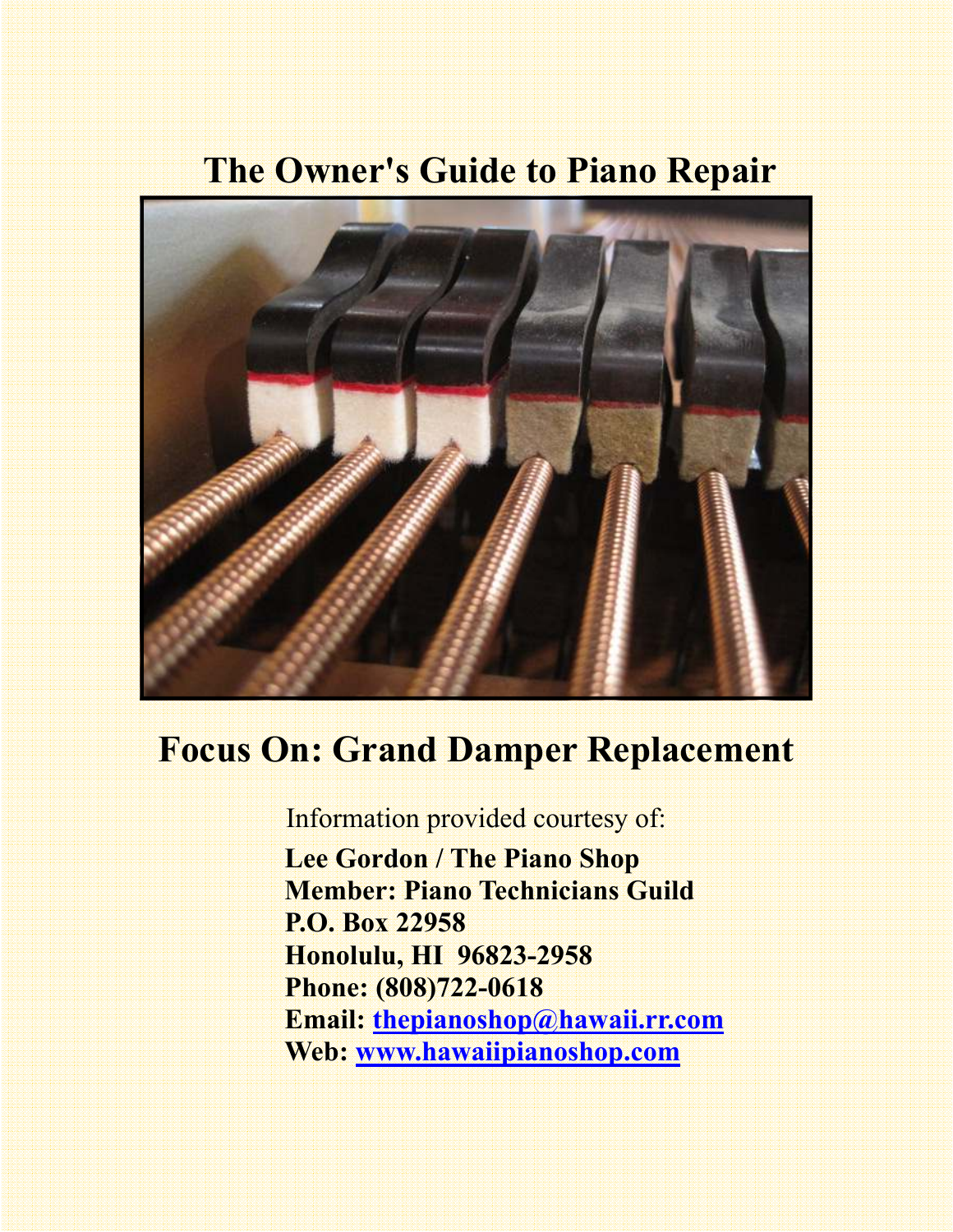**Dampers are to a piano what brakes are to an automobile**. While the action, strings and soundboard of the piano are all devoted to the production of sound, the sole purpose of the dampers is the cessation of sound. The fact that a grand piano can go from a thunderous crescendo one second to nearly complete silence the next is a testament to the genius of the design of the grand damper. **The dampers on your piano, however, have reached the point in which their effectiveness has been compromised by wear and tear. Replacement of the old damper felts with a set of new high-quality dampers is the solution.** 



**The following commonly asked questions have been answered to give you the information you need in order to decide whether or not to have me replace the dampers on your grand piano.**

### **What are the symptons of dampers which have excessive wear and tear?**

Just as worn-out brakes on your car announce their condition with unwanted sounds that are characteristic of the problem (high-pitched squealing or scraping noise upon braking), so will worn-out dampers be detectable by what's heard when the piano is played. Specifically, when the sustain pedal is released, the transition from sound to silence won't be immediate, but will be more prolonged than usual—a symptom of ineffective dampers unable to quickly absorb the energy of the strings. Also, when individual notes are played, a faint "zinging" sound might be heard after the note is played as the strings buzz for an instant against the harder than normal surface of the old felt.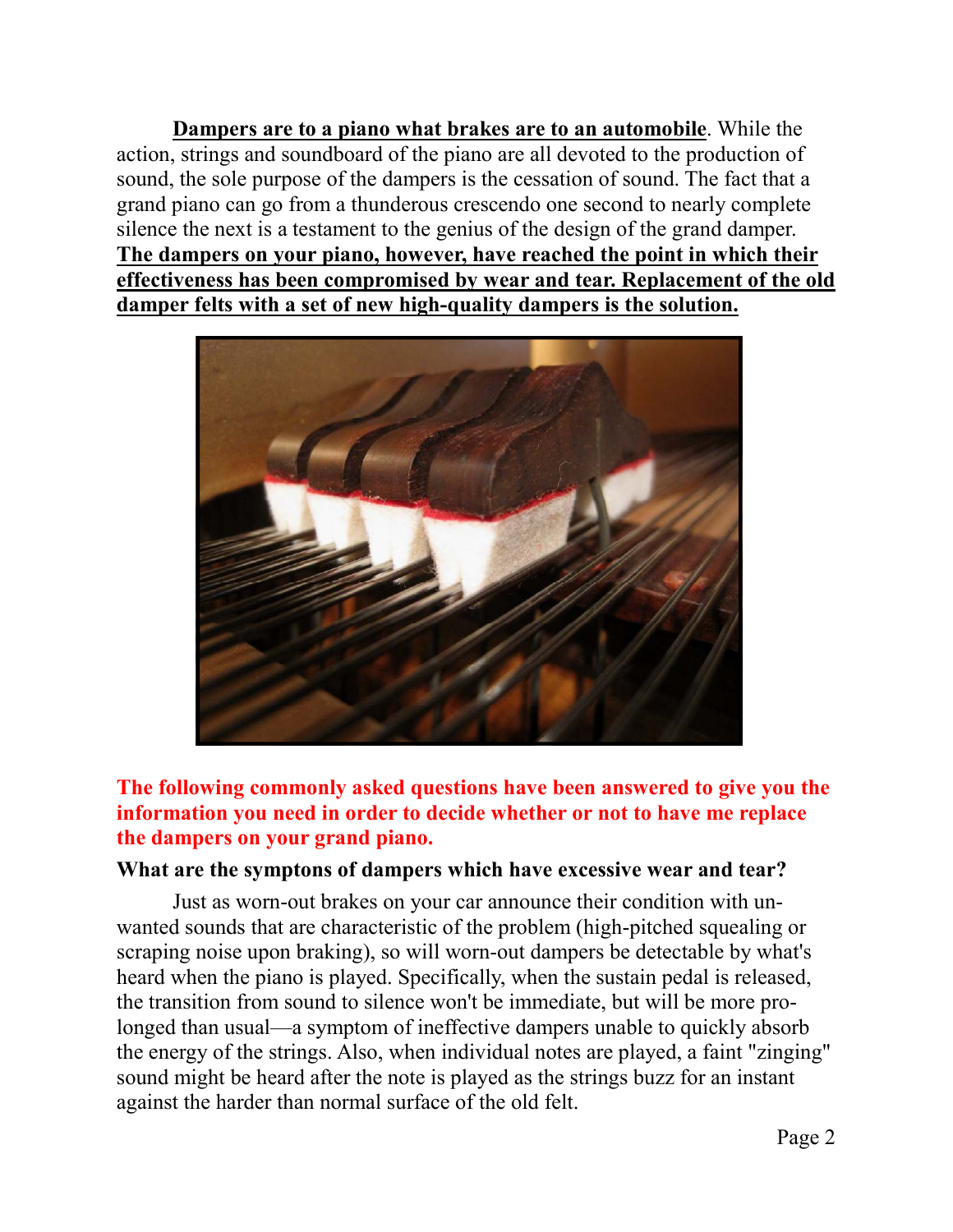

### **How do effective dampers work, and what happens to them physically as they wear out?**

 A damper has the ability to absorb the energy of a string hundreds of times as massive as itself and to quell its vibration in a split-second. For this to happen, the damper material must be firm enough to hold its shape (damper on left in above photo) but soft enough to instantly muffle the sound of the strings. Preci-

sion alignment of the dampers on the strings is also a necessary factor.

 Dampers often become hardened or misshaped with age, as seen with the damper on right in above photo. The treble dampers in the photo to the side illustrate clearly why worn-out dampers do not function as intended. In such a case, replacement of the old dampers with a new set is the only option.

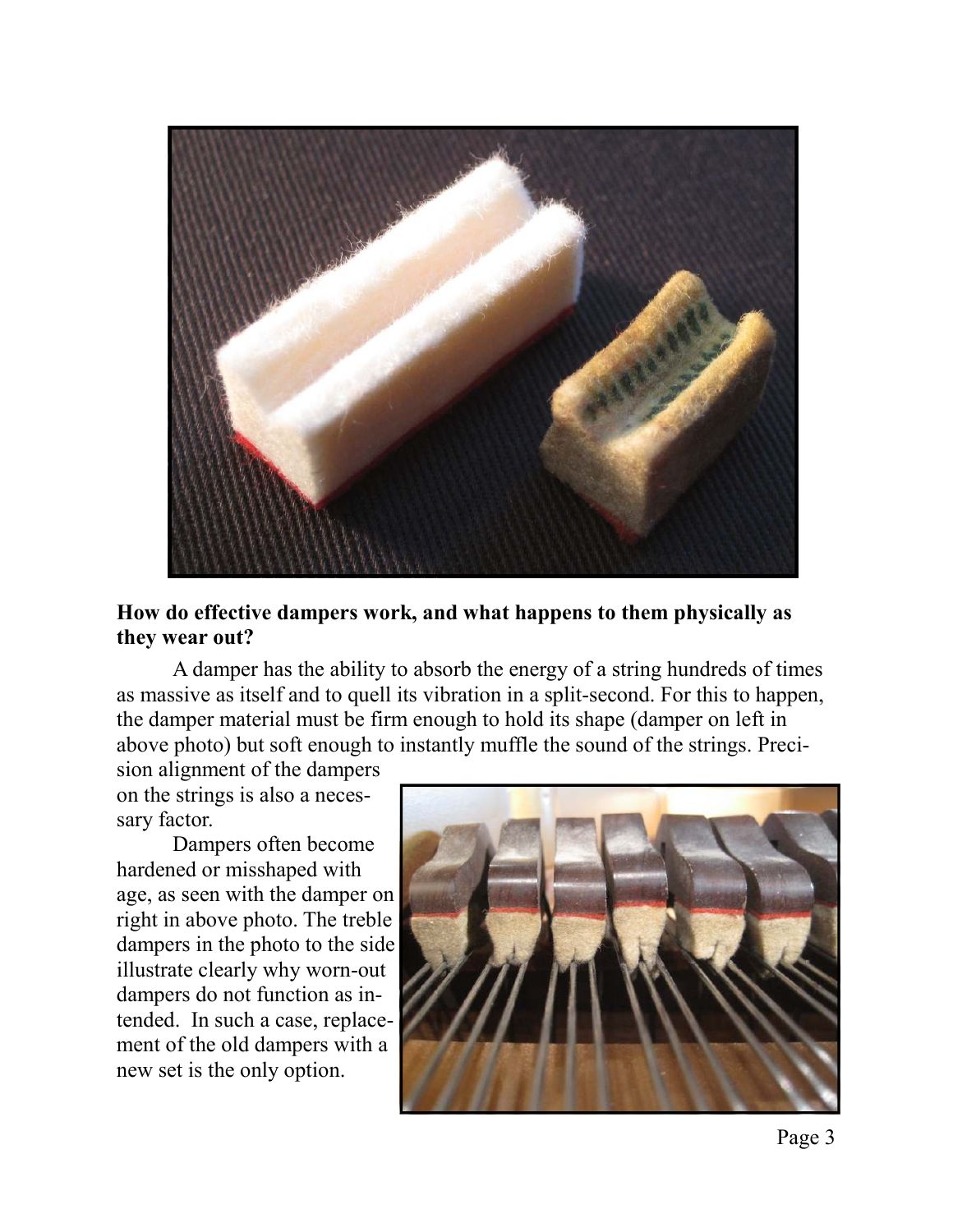## **What's the typical procedure for this job? Is this a repair that must be done in the workshop?**

 Unless the piano is in the workshop for an extensive restoration work, there is no reason to transport the instrument to the shop. However, it may make sense to take the damper assemblies to the shop for at least part of the work to be done.



 To access and remove the damper assemblies, the case will need to be disassembled to the extent that the action and keys may be drawn out of the piano. After removing the action from the piano, each damper will be taken out in order by loosening the set screw which holds the damper wire in place.

 The wooden blocks that the damper felts are attached to (known as the damper heads) are ordinarily saved. The old felts are removed with a sharp chisel. While this job could be done in the home, the tools and equipment of the shop (such as the bench vise being used in the photo to the right) make the process simpler and more precise.





The lower surface of damper head is then scraped and sanded clean. The upper surface of the damper head may be cleaned and polished if the original lacquer finish is still in good shape. Otherwise, the old finish may need to be stripped off, so that a new lacquer finish can be applied **(noteextra work =extra cost)**. A final step will be the polishing of the damper guide wires.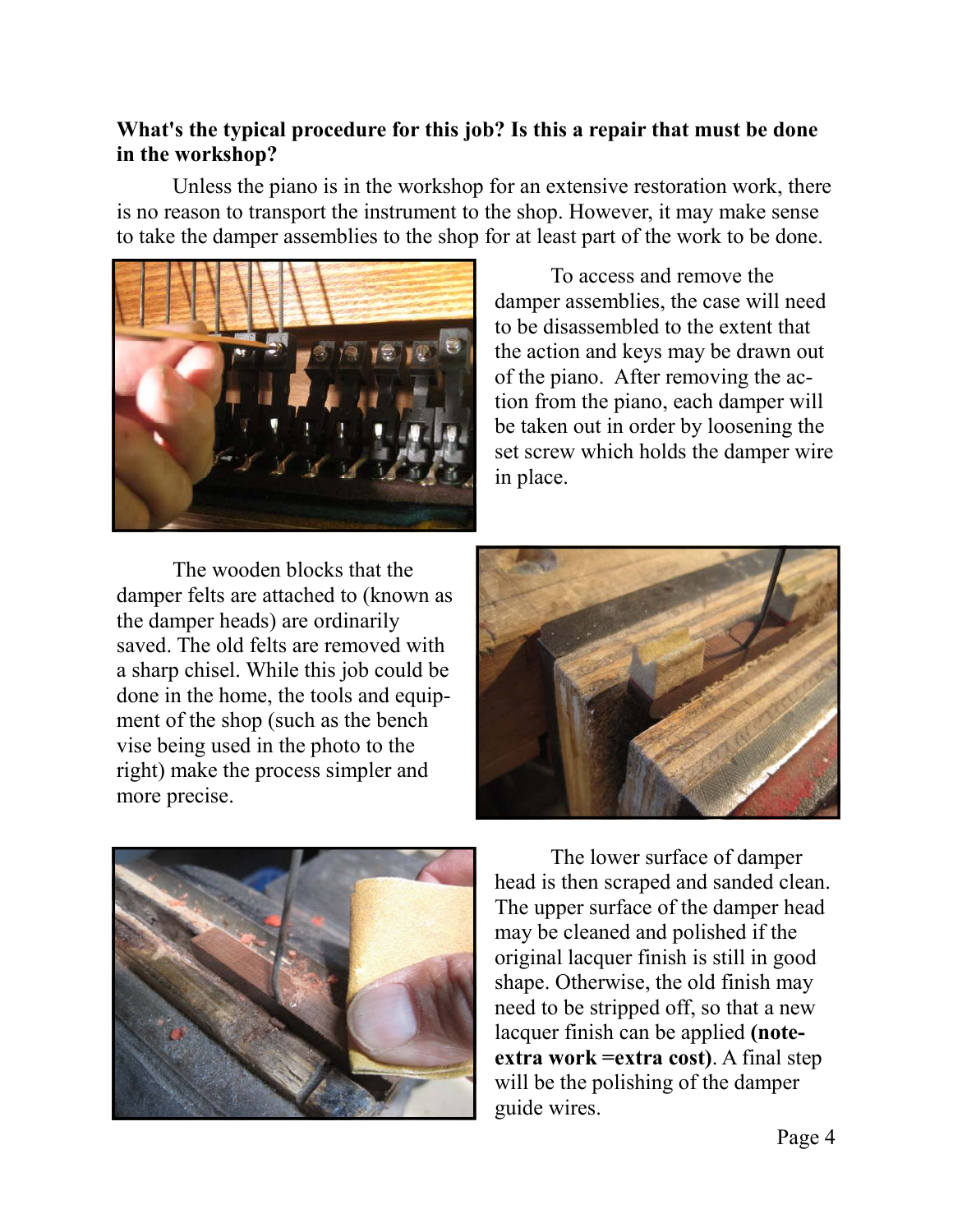

 Once the damper heads and guide wires have been attended to, new damper felts will be glued in place, usually at the piano. High quality, precut damper felts are available for many grands. At other times, felt may be cut from strips so that the length of the dampers is precisely fitted to the damper heads.

 Many times, the preferred practice is to reinstall the damper heads and wires in the piano, then glue the damper felts in place, using the strings themselves to serves as the clamps while the glue dries. This way, alignment of the felt to the strings is sure to be precise.



### **Do other repairs go hand-in-hand with the installation of a set of dampers?**

 Yes. If the piano is in need of restringing, now would be the time to do it in that the two jobs compliment each other. Since the dampers conform to the strings (especially the wound bass strings shown in the photo above), it makes sense to have new strings and new dampers installed at the same time.

 Additionally, the condition of the damper guide rail should be taken into account. If the bushings that the damper wires pass through are worn, this would be the obvious time to rebush the guide rail.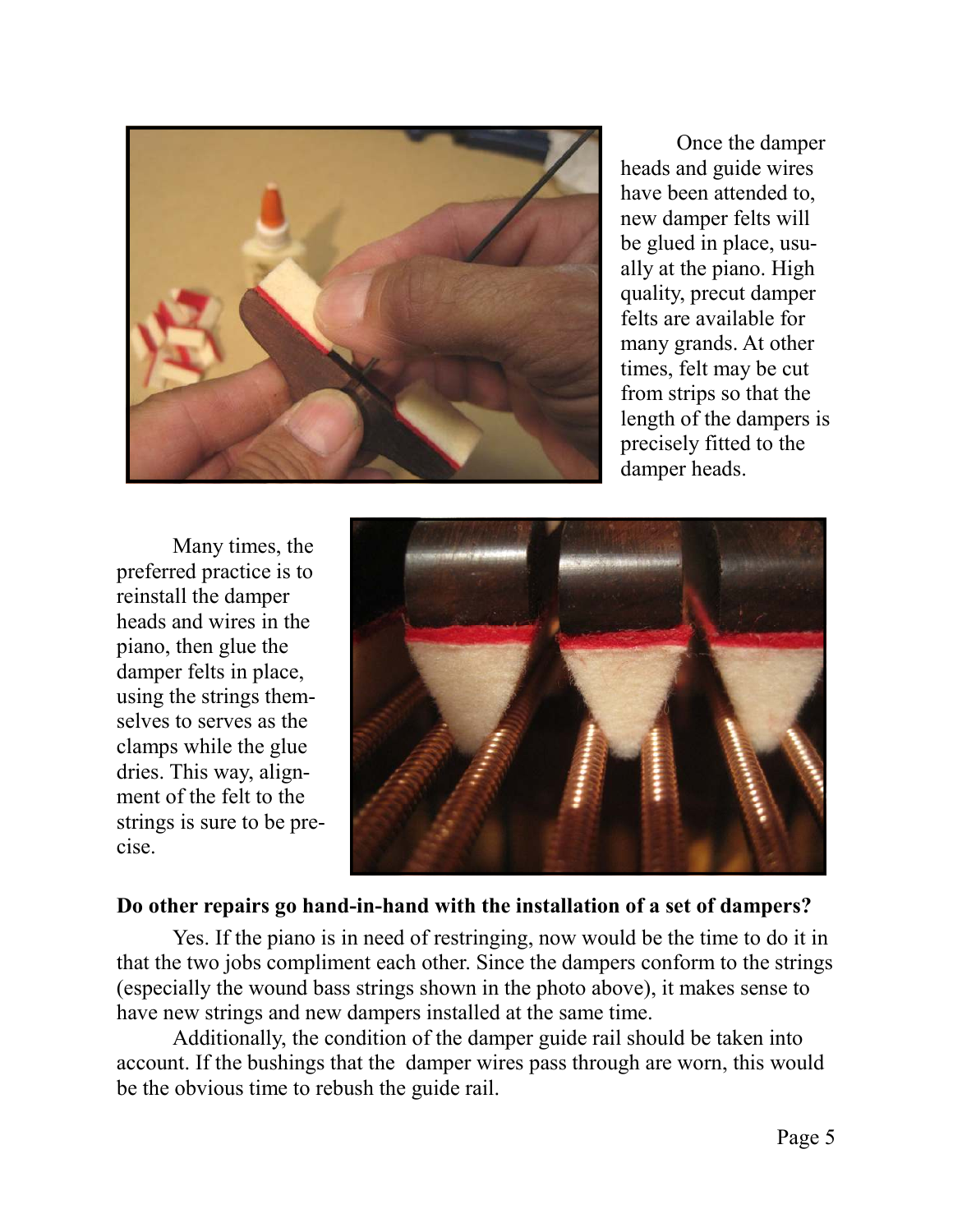

#### **Once the damper felts are glued in place, is that all that needs to be done?**

 No. There is always a great deal of fine adjustment involved to finish the job. The dampers must lift as a unit (above photo), giving the appearance of all being solidly connected. When the dampers lift, individual damper heads should not be seen swiveling one way or the other in random directions. Most importantly, when the dampers make contact with the strings upon release of the sustain pedal, they must all touch at exactly the same moment in order for cessation of sound to be precise.

 Complicating this adjustment is the fact that different types of dampers are used for different sections of strings, and the profiles of these various dampers are not the same at all. In the photo to the right are shown single wedge dampers (used for the largest bass strings), double wedge dampers (used for notes with a pair of bass strings), trichord dampers (used for larger steel treble strings, and flat treble



dampers (used for smaller steel treble strings). Obviously, a great deal of fine adjustment is necessary to make all these parts perform in unison with one another.